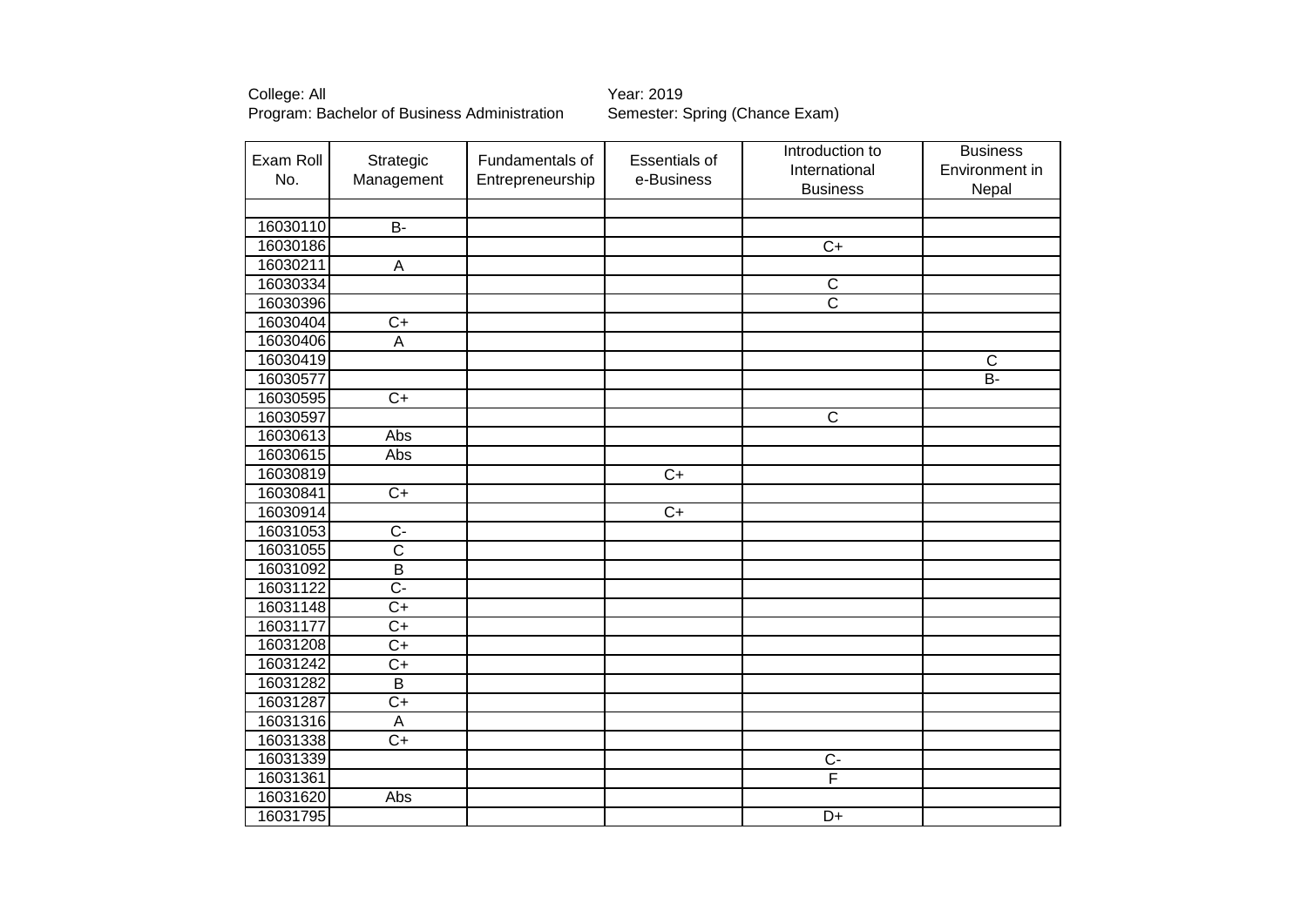# College: All Year: 2019 Program: Bachelor of Business Administration Semester: Spring (Chance Exam)

| Exam Roll<br>No. | Strategic<br>Management | Fundamentals of<br>Entrepreneurship | <b>Essentials of</b><br>e-Business | Introduction to<br>International<br><b>Business</b> | <b>Business</b><br>Environment in<br>Nepal |
|------------------|-------------------------|-------------------------------------|------------------------------------|-----------------------------------------------------|--------------------------------------------|
|                  |                         |                                     |                                    |                                                     |                                            |
| 16031804         | <b>B-</b>               |                                     |                                    |                                                     |                                            |
| 16031806         | A-                      |                                     |                                    |                                                     |                                            |
| 16031807         | F                       |                                     |                                    |                                                     |                                            |
| 16031808         | $\overline{B}$          |                                     |                                    |                                                     |                                            |
| 16031812         | $C+$                    |                                     |                                    |                                                     | $C -$                                      |
| 16031816         | <b>B-</b>               |                                     |                                    |                                                     |                                            |
| 16031842         |                         |                                     |                                    | F                                                   |                                            |
| 16031844         | $\overline{B}$          |                                     |                                    |                                                     | F                                          |
| 16031893         |                         |                                     |                                    | F                                                   |                                            |
| 16031944         |                         |                                     |                                    |                                                     | F                                          |
| 16032028         | F                       |                                     |                                    |                                                     |                                            |
| 16032072         | B-                      |                                     |                                    | F                                                   |                                            |
| 16032082         | A-                      |                                     |                                    | F                                                   |                                            |
| 16032130         | A-                      |                                     |                                    |                                                     |                                            |
| 16032141         | $C+$                    |                                     |                                    |                                                     |                                            |
| 16032151         |                         |                                     |                                    | F                                                   |                                            |
| 16032162         |                         |                                     |                                    | $C+$                                                |                                            |
| 16032171         | Abs                     |                                     |                                    | Abs                                                 |                                            |
| 16032181         | $C+$                    |                                     |                                    |                                                     |                                            |
| 16032186         | A                       |                                     |                                    |                                                     |                                            |
| 16032198         |                         |                                     |                                    | $C+$                                                |                                            |
| 16032228         | F                       |                                     |                                    |                                                     |                                            |
| 16032271         |                         | $\mathsf{C}$                        |                                    |                                                     |                                            |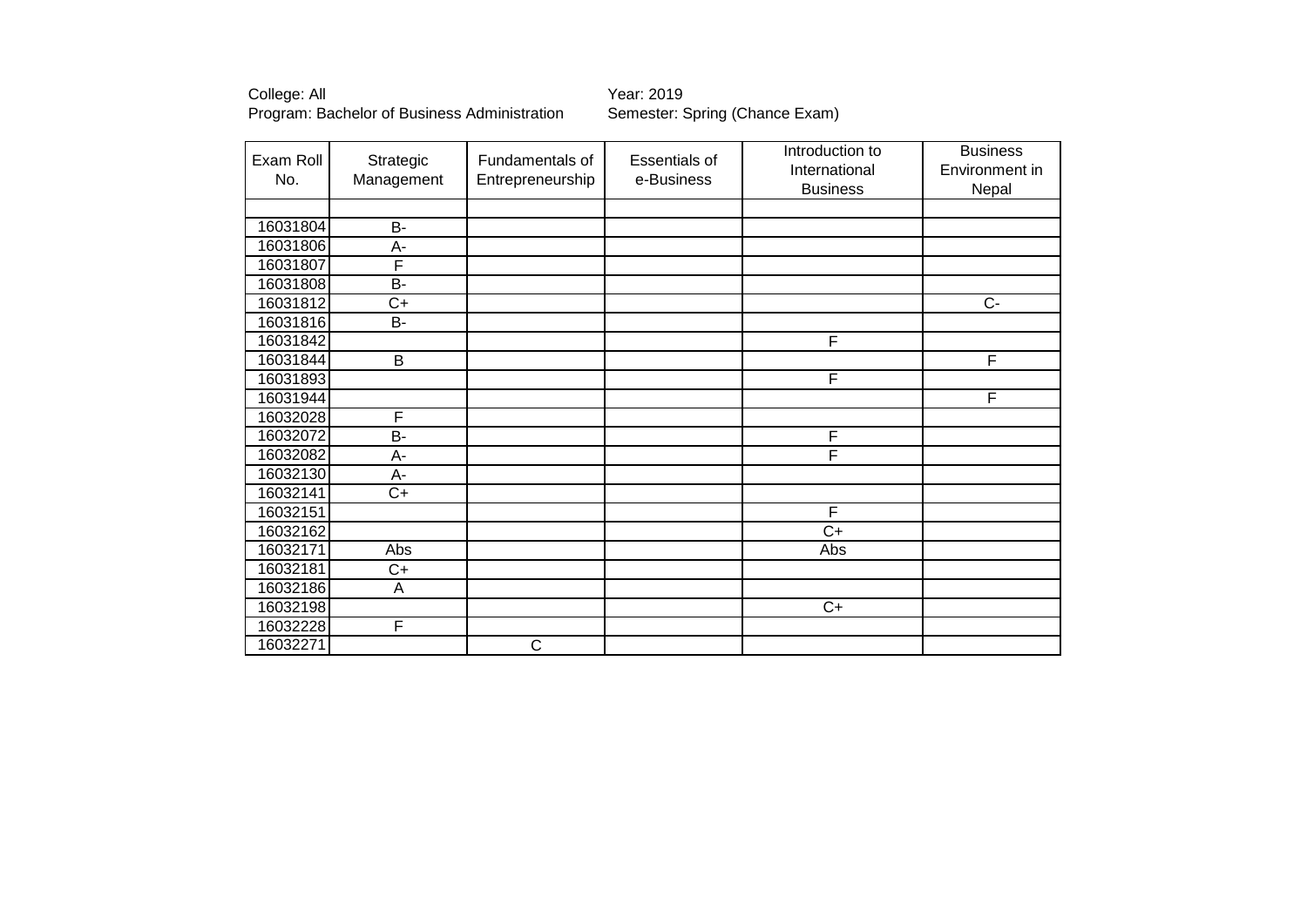College: All Year: 2019 Program: BBA-Banking and Insurance Semester: Spring (Chance Exam)

| Exam Roll<br>No. | Strategic<br>Management | <b>Business</b><br>Environment in<br>Nepal | <b>Credit Risk</b><br>Management | Fundamentals of<br>Operation<br>Management |
|------------------|-------------------------|--------------------------------------------|----------------------------------|--------------------------------------------|
|                  |                         |                                            |                                  |                                            |
| 16450272         | B                       |                                            |                                  |                                            |
| 16450347         |                         |                                            |                                  | B                                          |
| 16450399         |                         | F                                          |                                  |                                            |
| 16450409         |                         | F                                          |                                  |                                            |
| 16450417         |                         | C+                                         | $C-$                             |                                            |
| 16450423         |                         | F                                          |                                  |                                            |
| 16450426         |                         | D+                                         |                                  |                                            |
| 16450446         |                         | Abs                                        |                                  |                                            |
| 16450469         |                         | D+                                         |                                  |                                            |
| 16450503         |                         | C-                                         |                                  |                                            |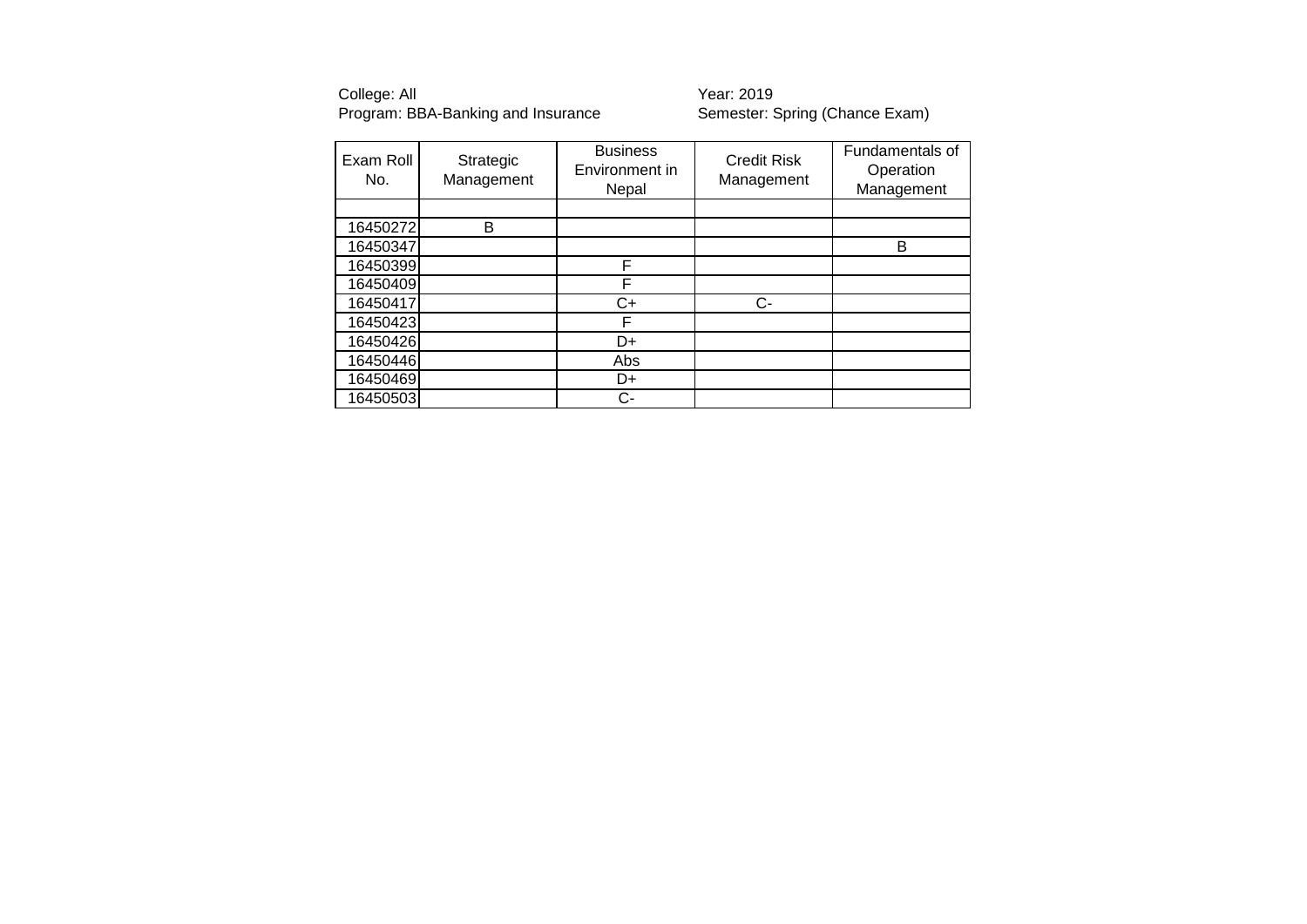College: All Year: 2019 Program: Bachelor of Computer Application Semester: Spring (Chance Exam)

| Exam Roll<br>No. | Linux | Simulation and<br>Modeling |
|------------------|-------|----------------------------|
|                  |       |                            |
| 16530023         | C-    |                            |
| 16530029         | C+    |                            |
| 16530094         | C+    |                            |
| 16530117         |       |                            |
| 16530134         |       |                            |
| 16530147         |       |                            |
| 16530170         | C+    |                            |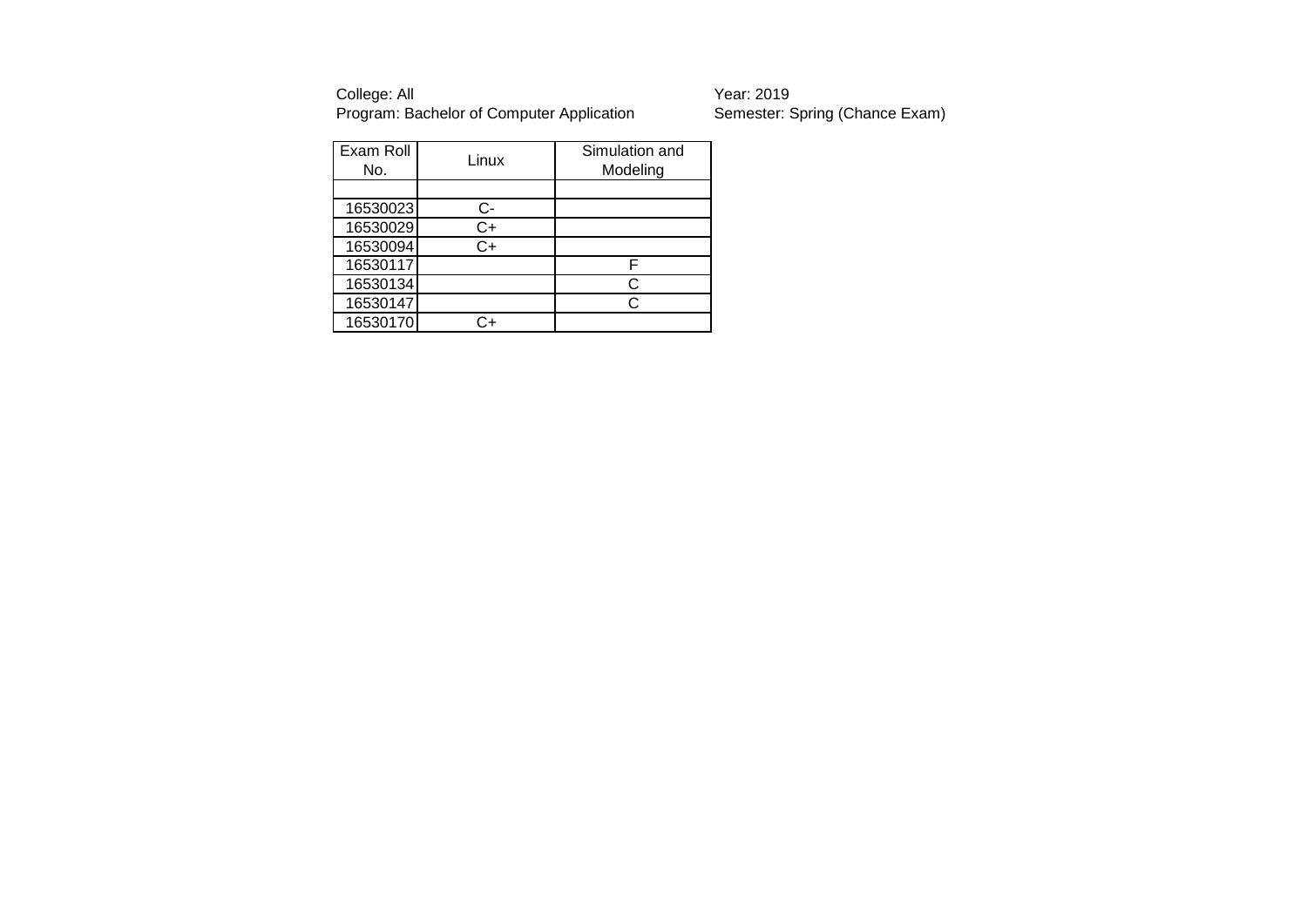Program: Bachelor of Computer Information System Semester: Spring (Chance Exam)

College: All Year: 2019

| Exam Roll<br>No. | Strategic Management | Digital Economy |
|------------------|----------------------|-----------------|
|                  |                      |                 |
| 16080013         |                      |                 |
| 16080077         |                      |                 |
| 16080080         |                      |                 |
| 16080108         |                      |                 |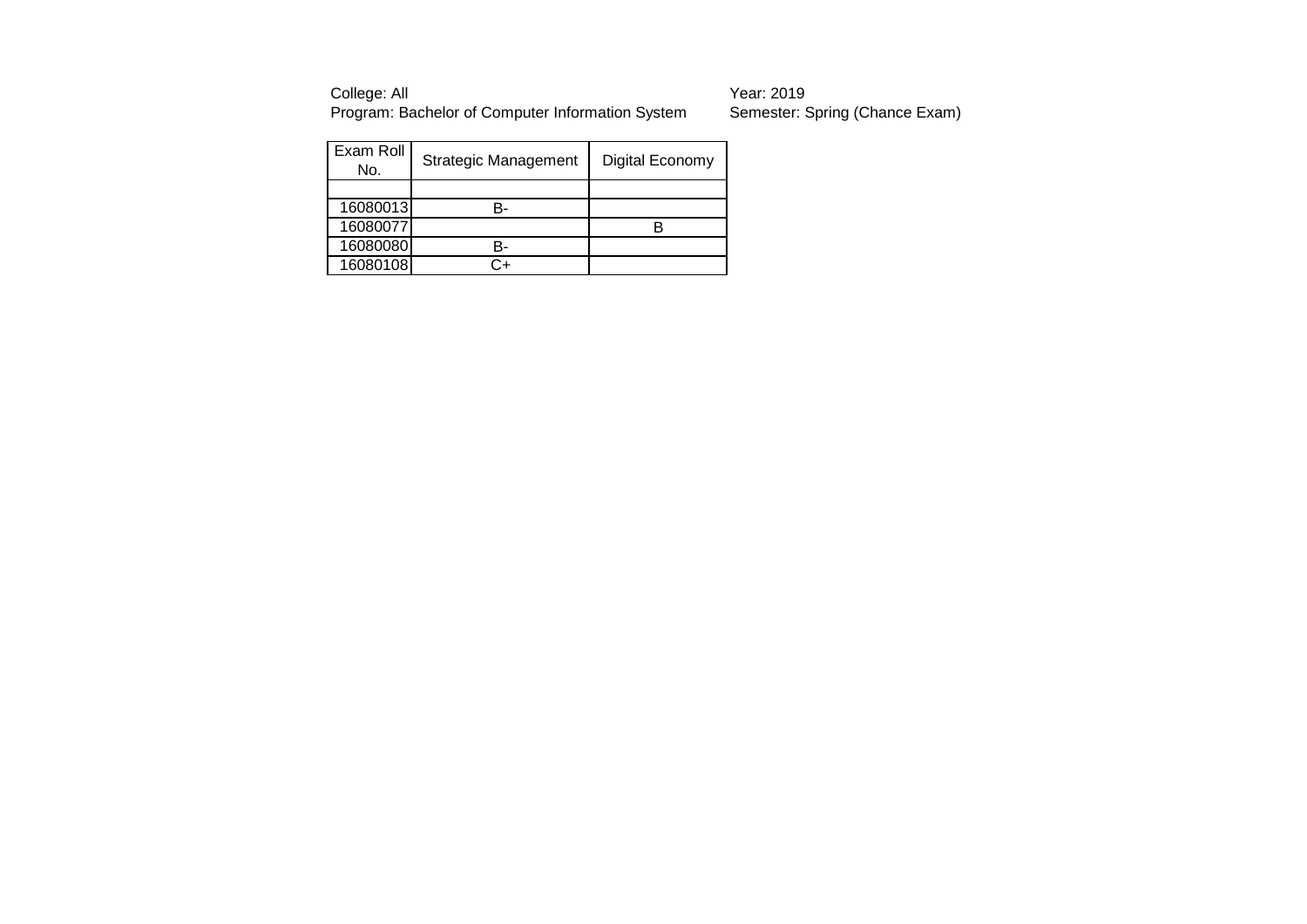College: All Year: 2019

Program: Bachelor of Hotel Management Semester: Spring (Chance Exam)

| Exam Roll<br>N٥ | Strategic Management |
|-----------------|----------------------|
|                 |                      |
| 16150129        |                      |